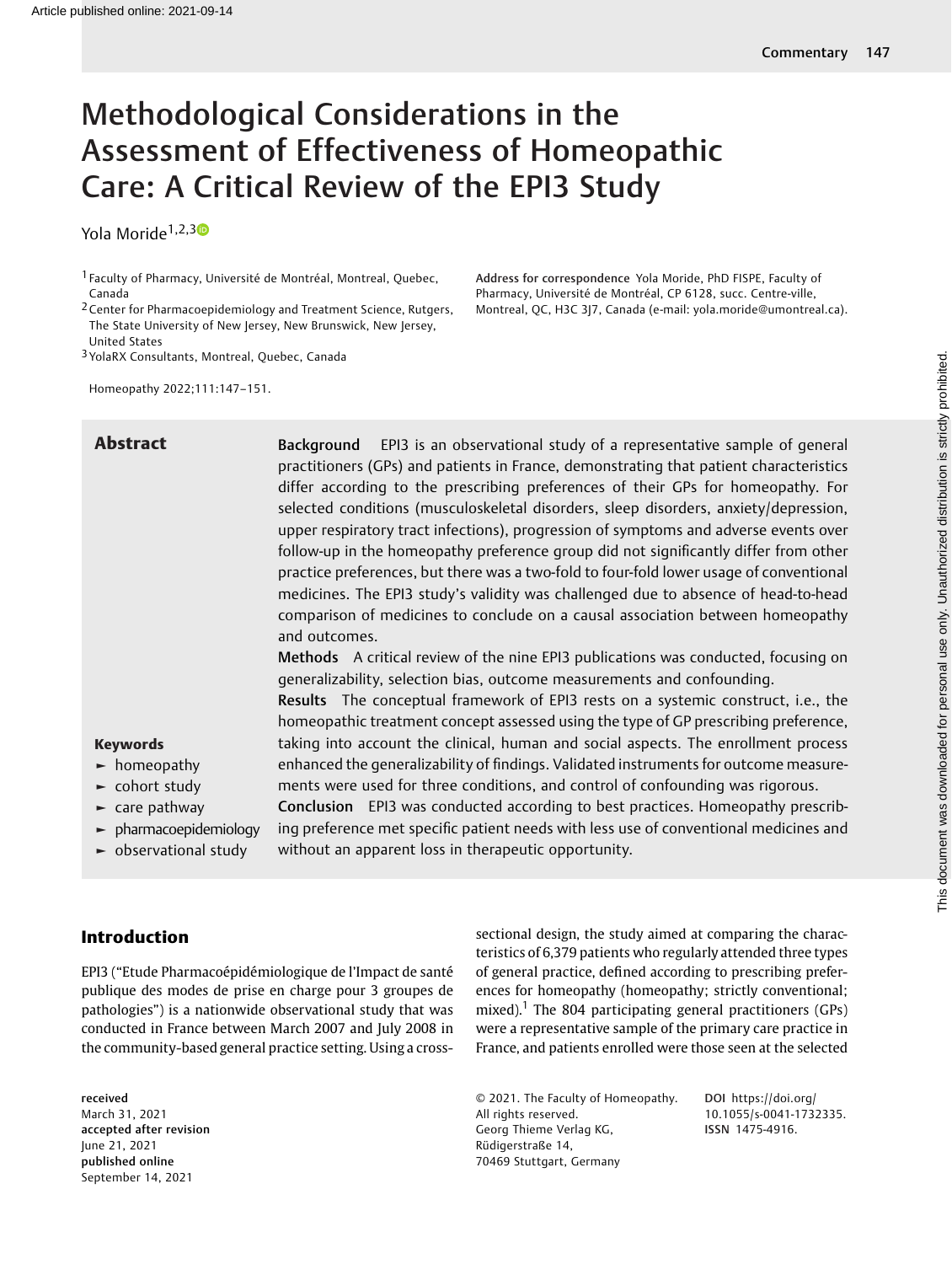GP practices on a random practice day (maximum 15 patients per site). Study patients who consulted their GP for either musculoskeletal disorders ( $n = 1,153$ ), sleep disorder ( $n = 346$ ), anxiety/depression ( $n = 710$ ) or upper respiratory tract infections (URTIs)  $(n = 518)$  were enrolled in a prospective cohort study, with a follow-up of 12 months (with contacts at baseline, 1 month, 3 months and 12 months), that aimed at comparing the three prescribing preference groups on the basis of clinical and symptomatic outcomes, patient-reported outcomes (quality of life), drug utilization and adverse events that indicated loss of therapeutic opportunity. The study found slight differences in the sociodemographic characteristics of patients who are followed in the homeopathy preference group, consisting of a greater proportion of females and individuals with higher education, but no differences in co-morbidities and quality of life.<sup>1,2</sup> However, they had markedly healthier lifestyle and positive attitude toward complementary and alternative medicines.

In each of the four disease cohorts, patients followed in the homeopathy preference practices used fewer conventional medicines than those followed in the conventional practices, ranging from a more than two-fold decrease in the use of antibiotics in the URTI cohort<sup>3</sup> and in the use of NSAIDs in the musculoskeletal disease cohort $4$  to a four-fold decrease in psychotropic drug use in the sleep disorder $5$  and anxiety/depression<sup>6</sup> cohorts. Differences between practice preferences regarding symptoms improvement or progression were not statistically significant. Criticisms were raised by the French Health Authority (Haute Autorité de Santé  $[HAS]$ <sup>7</sup> regarding the validity of the EPI3 study: namely the absence of a head-to-head comparison of medicines to conclude on a causal association between homeopathy and outcomes, as well as the non-comparability of patients followed in the different types of practice preferences.

The present Commentary briefly addresses the following: what evidence has been generated by the EPI3 study with regard to the study findings, the quality of evidence including methodological robustness, and the generalizability of findings?

# Methods

A critical review of the methodological quality of the EPI3 study was conducted. Sources of information were the nine papers published in the literature by the co-investigators. Three follow-up studies consisting of economic evaluations were not considered in the evaluation<sup>8–10</sup> given that they involved secondary analyses of existing data, were not planned a priori, and were not conducted by the original study investigators. The review was conducted against the methodological criteria described in the Guidelines for Good Pharmacoepidemiology Practices (version 4, 2015), $^{11}$  the ENCePP Guide on Methodological Standards in Pharmacoepidemiology (Version 8, 2020),<sup>12</sup> and the Joanna Briggs Institute (JBI) Critical Appraisal Tools.<sup>13</sup> More specifically, the following four dimensions of study quality were assessed: (1) generalizability of study findings to the French population; (2) validity of the selection process for the enrollment of GPs and patients in the study; (3) quality of data collected, including validity of instruments to measure changes in clinical and humanistic outcomes over time; (4) analytical methods applied to take into account the noncomparability of patients followed in the various prescribing preference practices (homeopathy, conventional, mixed).

# Results

## Conceptual Framework

Health care practice needs to be based on robust theory that guides efforts in practice and research. Evaluation is key to inform best practices, using proximal and/or distal outcomes.<sup>14</sup> Although not explicitly stated in any of the EPI3 papers, the study reports on an evaluation conducted after the GPs selected and implemented their prescribing preference. The main construct of the conceptual framework that was evaluated was the effectiveness of the homeopathic treatment concept assessed using the type of GP prescribing preference (homeopathy, strictly conventional, or mixed), taking into account the clinical, human and social aspects. Proximal outcome consisted of conventional drug usage during follow-up, whilst distal outcomes included symptoms progression, humanistic outcomes (quality of life) and loss of therapeutic opportunity. It is important to mention that the framework does not include the evaluation of the efficacy of the homeopathic medicinal product compared to conventional medicine as one of the constructs; hence, the absence of head-to-head comparison between products. A more explicit description of the conceptual framework of the EPI3 study in the original papers would have been helpful.

## Generalizability of Study Findings

The quality of evidence generated by the cross-sectional study on patient characteristics according to type of prescribing preference relies on the appropriateness of the sampling strategy. In EPI3, the sampling unit was the GP and the unit of observation was the patient. A two-stage sampling process was used whereby, first, a random sample of GPs stratified by prescribing preference (homeopathycertified vs. non-homeopathy-certified) was drawn from the French national directory of physicians. The sample was stratified according to practice preference (homeopathy, strictly conventional, mixed). Second, a random practice day was selected for each sampled GP in order to enroll patients who attended the clinic on that day (up to a maximum of 15 per GP). Unlike many population samples based on primary data collection, the EPI3 study benefited from the availability of the French national directory of physicians, which provided a well-defined roster of practicing GPs in the country, with selected characteristics such as region and practice type (homeopathy vs. no homeopathy). Furthermore, participating patients were compared to nonparticipating eligible patients on the basis of gender, age, length of time attending the GP practice, type of health insurance and main reason for consultation, which allowed for the calibration of the patient sample. Results on the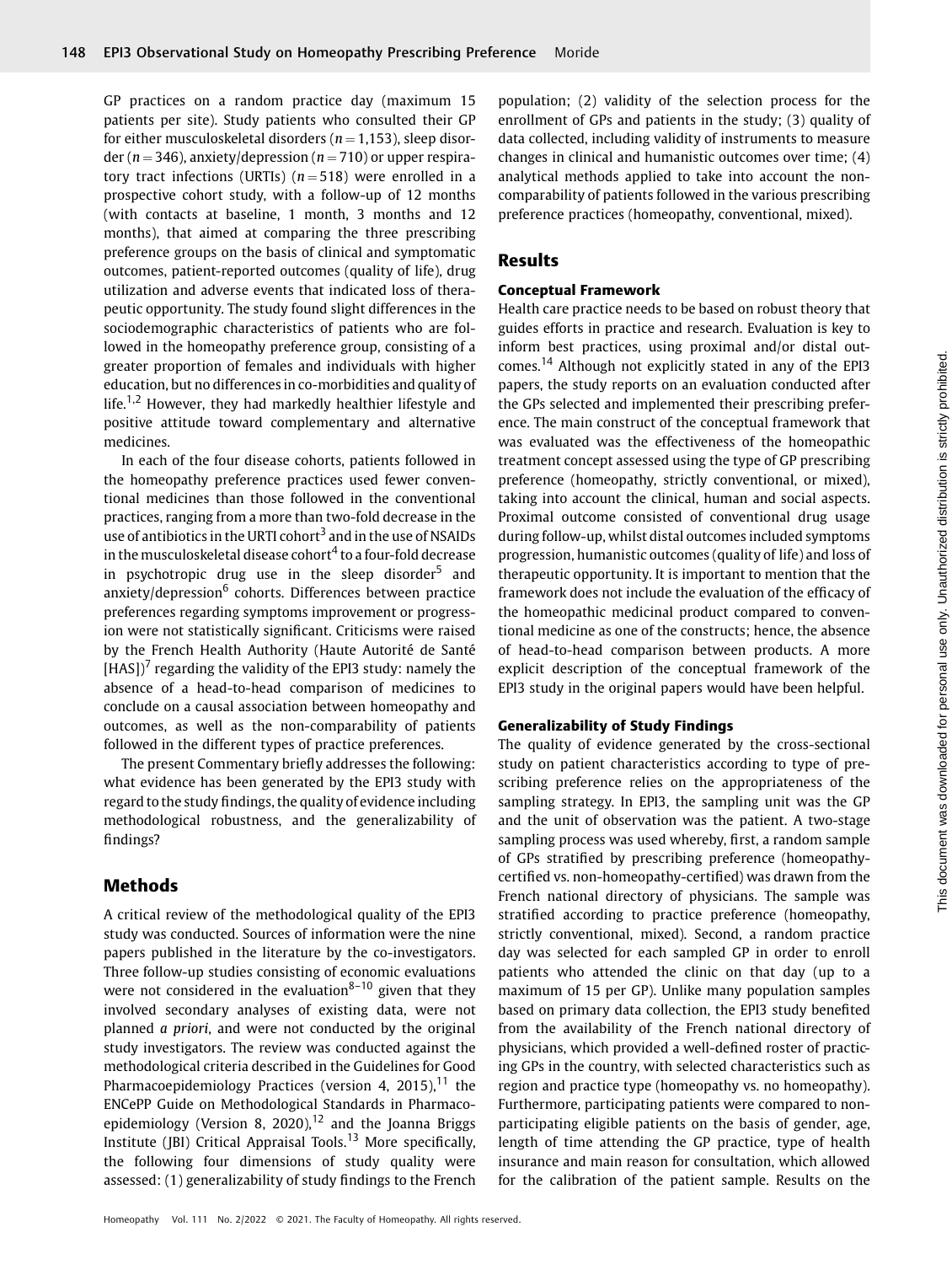characteristics of patients attending the three types of practices based on their prescribing preferences for homeopathy (homeopathy, strictly conventional, mixed) were thus weighted according to patient and GP distribution, using CALMAR (a well-known procedure in demographic studies designed to enhance the representativeness of results to the source population).<sup>15</sup> Generalizability of findings was thus an important strength of the EPI3 study because it aimed at describing practice and patient characteristics.

#### Selection Process

Selection bias is a threat to observational studies conducted using primary data collection as it is necessary to sample and contact participants. As mentioned in the previous section, great care was taken in the EPI3 study to obtain a representative sample of GPs and patients. In addition, at the time of patient enrollment, broad objectives were presented to potential participants without disclosing the study hypotheses; this methodological feature was important in order to avoid influencing participation and the self-reported information. Furthermore, unique to the EPI3 study was the creation of a registry of patients who declined participation based on data provided by the GP (patient age, gender, comorbidities, reason for visiting the GP on that day). This allowed for the comparison of participants with non-participants as an attempt to rule out a selection bias. Attrition bias in a cohort study is a threat to validity, given that participants lost to follow-up may differ from those who remain in the risk set.<sup>16</sup> It would have been relevant to compare the baseline characteristics of patients lost to follow-up at each contact point (1, 3, 12 months) with those who were still in the cohort, in order to determine whether loss to follow-up was random or selective as it may affect both the absolute and the relative measures. Nevertheless, it is important to highlight that 80% of the patients initially enrolled completed the 12-month follow-up, which is within the expected range based on a meta-analysis of attrition rate in cohort studies with primary data collection,  $17$  and there was no difference in the proportion of loss to follow-up between the various GP prescribing preference types, which was the main exposure of interest.

#### Data Collection Tools

The EPI3 study was based on primary data collection, using questionnaires to GPs and patients. Across the four cohort studies, two types of data were collected from patients: 1) self-reported information collected at enrollment (i.e., sociodemographics, education, smoking, body mass index, employment status, lifestyle, history of hospitalization in the previous 12 months, whether the GP was the regular physician or not, number of GP consultations in the past year, quality of life [SF-12], attitude and beliefs regarding complementary and alternative medicines [CAMBI score]); and 2) self-reported data at each follow-up (history of drug utilization using the standardized Progressive Assisted Backward Active Recall [PABAR]). One of the advantages of patient interviews is the availability of information on over-thecounter drug usage. This instrument has been validated against prescription data only for cardiovascular drugs<sup>18</sup> and drugs used for musculoskeletal disorders,<sup>19</sup> the latter being one of the cohorts of interest in EPI3. Because of overthe-counter and use on an as-needed basis, agreement between self-report and physician's prescription was shown to be lower than for cardiovascular drugs.<sup>19</sup> In addition, for each cohort, disease-specific instruments were used to enroll patients at baseline and monitor disease progression and symptoms over time as study outcomes. The robustness of the outcome measures varied between the cohorts, and the most robust were those used in the musculoskeletal disease cohort, whereby functional status was measured using the Roland-Moris score (back pain), $^{20}$  Quick Dash (upper limbs), $^{21}$  and Lequesne (lower limbs). $^{22}$  Scores were standardized to 100 and improvement was defined by an increase of 12.5 points relative to baseline, this threshold having been validated in the literature.<sup>23</sup>

In the anxiety/depression cohort, the Hospital Anxiety and Depression Scale (HADS) was used to ascertain cases, using a threshold of 9. This threshold has been validated in primary care against DSM-III-defined psychiatric morbidity for use as a case finder.<sup>24</sup> However, study outcome of improvement in symptoms, defined by a HADS score less than 9, does not appear to have been validated to measure improvement, though both are related. In EPI3, the threshold was thus determined a priori based on clinical expert assessment as opposed to a formal validation of the HADS scale to detect improvement. Because the mean HADS score at baseline was similar across the three prescribing preference groups (ranging from 11.8 to 12.0),<sup>5</sup> one would not expect a differential misclassification of outcome across GP types. In the sleep disorder cohort, the Pittsburgh sleep quality index (PSQI)  $\geq$ 1 was used to find cases as well as to define outcome (persistence of sleep disorder over the follow-up). The PSQI has been validated in the literature.<sup>25</sup> In addition, self-reported occurrence of any injury resulting from a fall, motor vehicle collision, sports or employment over the 12-month follow-up was another study outcome. In the URTI cohort, outcome consisted of self-reported change in URTI symptoms (cleared, much improved, slightly improved, no change, or worsened) at one month and associated infections (otitis or sinusitis) in the 12-month follow-up.

#### Statistical Analysis

In order to compare study outcomes (conventional drug use, symptoms progression) across the prescribing preference types, it was necessary to adjust for differences in patient characteristics. Those characteristics included gender, age group, body mass index, smoking habit, alcohol consumption, physical activity, education, employment, complementary health insurance, CAMBI (Complementary and Alternative Medicine Beliefs Inventory) score, as well as baseline value of disease-specific assessment scores. Propensity scores were derived with those covariates, using multivariate logistic regression. Two sets of propensity scores were derived, indicating the probability of patients to belong to homeopathy versus conventional practice type, and mixed versus conventional practice type, conditional on all other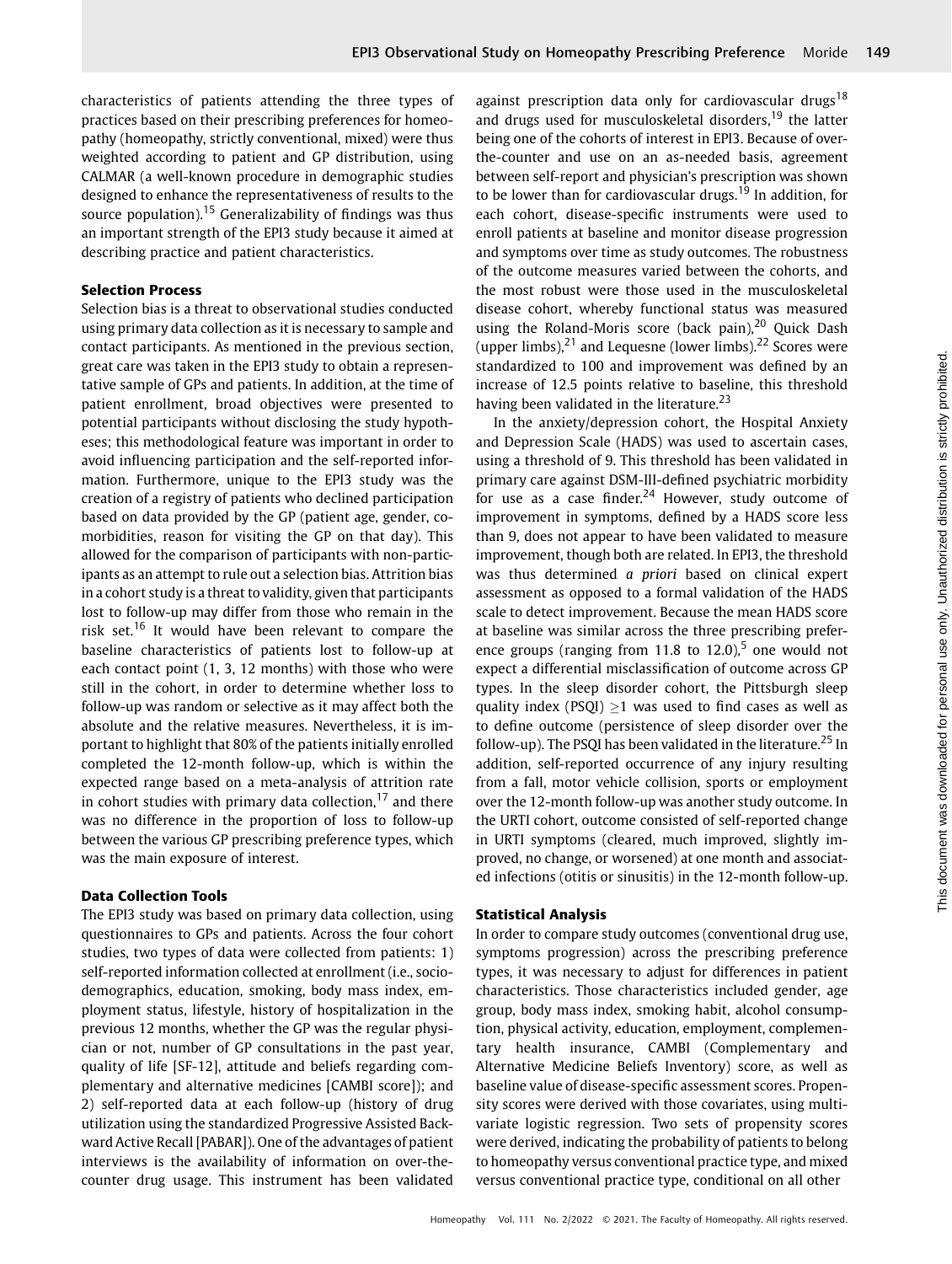baseline variables. Propensity scores have become the cornerstone of comparative safety and effectiveness research and, when used for matching, are referred to as pseudorandomization.<sup>26</sup> For binary outcome variables (e.g., disease progression, conventional drug use), multivariate logistic regression analyses were conducted adjusting for baseline disease characteristics, age, gender and propensity scores. For continuous outcome variables (e.g., functional scores), multivariate ANOVA for repeated measures was used. Nonindependence of patients within a given GP type, as well as autocorrelation between responses to the four consecutive interviews, were addressed through generalized estimating equations in the multivariate models. Furthermore, stratification by incident versus prevalent disease status at baseline was conducted.

# Conclusion

EPI3 is a large-scale epidemiologic study that confirmed heterogeneity in the characteristics of patients who consult GPs that differ according to their prescribing preferences for homeopathy and complementary medicine. The EPI3 study was based on a systemic construct defined by the type of GP prescribing preference, and was not designed to perform head-to-head comparisons of individual medicines. Owing to careful methods of sampling, findings are highly generalizable to the French population. Overall, evidence generated by the EPI3 study is robust, especially for musculoskeletal diseases, since validated instruments were used for both case ascertainment and study outcomes. As the EPI3 study was non-randomized, the non-comparability of patients followed in the various types of GP practices was addressed through advanced analytic techniques consisting of propensity scores, which are considered to be pseudo-randomization and part of good pharmacoepidemiology practice.

The EPI3 study showed that patients followed in homeopathy preference practice use fewer conventional medicines and without statistically significant differences in symptoms progression or adverse events compared to the other prescribing preferences, thereby indicating no loss of therapeutic opportunity. The EPI3 study highlighted differences between practice types regarding patient characteristics and beliefs. Thus, given those specificities in patient populations, homeopathic practice met specific patient needs.

**Highlights** 

- The conceptual framework for the EPI3 study rests on a systemic construct (GP prescription preference) as opposed to head-to-head comparison of individual medicines.
- Through the enrollment process that was used, the study population was representative of the French population, and selection bias was minimized through adequate study procedures and a registry of nonparticipants.
- The EPI3 study was based on primary data collection, provided by GPs and self-reported by participants.
- Outcomes were measured using validated scales and instruments for three conditions of interest (musculoskeletal disorders, sleep disorder, anxiety/depression), though only the one for musculoskeletal disease had been validated as a measure of symptoms improvement.
- As the EPI3 study was non-randomized, the non-comparability of patients followed in the various types of GP practices was addressed through advanced analytic techniques consisting of propensity scores.

## Funding

This review was sponsored by Boiron.

## Conflict of Interest

Yola Moride is a consultant for the pharmaceutical industry, and played no part in the original EPI3 study or its associated discussions. Critical review was conducted at arm's length, whereby the sponsor did not influence the assessments.

## References

- 1 Lert F, Grimaldi-Bensouda L, Rouillon F, et al; EPI3-LA-SER Group. Characteristics of patients consulting their regular primary care physician according to their prescribing preferences for homeopathy and complementary medicine. Homeopathy 2014;103:51–57
- 2 Grimaldi-Bensouda L, Engel P, Massol J, et al; EPI3-LA-SER group. Who seeks primary care for sleep, anxiety and depressive disorders from physicians prescribing homeopathic and other complementary medicine? Results from the EPI3 population survey. BMJ Open 2012;2:e001498
- 3 Grimaldi-Bensouda L, Bégaud B, Rossignol M, et al. Management of upper respiratory tract infections by different medical practices, including homeopathy, and consumption of antibiotics in primary care: the EPI3 cohort study in France 2007-2008. PLoS One 2014;9:e89990
- 4 Rossignol M, Begaud B, Engel P, et al; EPI3-LA-SER group. Impact of physician preferences for homeopathic or conventional medicines on patients with musculoskeletal disorders: results from the EPI3- MSD cohort. Pharmacoepidemiol Drug Saf 2012;21:1093–1101
- 5 Grimaldi-Bensouda L, Abenhaim L, Massol J, et al; EPI3-LA-SER Group. Utilization of psychotropic drugs by patients consulting for sleeping disorders in homeopathic and conventional primary care settings: the EPI3 cohort study. Homeopathy 2015;104:170–175
- 6 Grimaldi-Bensouda L, Abenhaim L, Massol J, et al; EPI3-LA-SER group. Homeopathic medical practice for anxiety and depression in primary care: the EPI3 cohort study. BMC Complement Altern Med 2016;16:125
- 7 Haute Autorité De Santé Commission dela Transparence. Évaluation des Médicaments Homéopathiques Soumis à la Procédure d'Enregistrement Prévue à l'Article L.5121-13 du CSP. Accessed March 24, 2021 at: [https://www.has-sante.fr/upload/docs/application/pdf/](https://www.has-sante.fr/upload/docs/application/pdf/201906/homeopathie_pic_avis3_cteval415.pdf) [201906/homeopathie\\_pic\\_avis3\\_cteval415.pdf](https://www.has-sante.fr/upload/docs/application/pdf/201906/homeopathie_pic_avis3_cteval415.pdf)
- 8 Colas A, Danno K, Tabar C, Ehreth J, Duru G. Economic impact of homeopathic practice in general medicine in France. Health Econ Rev 2015;5:55
- 9 Danno K, Joubert C, Duru G, Vetel JM. Physician practicing preferences for conventional or homeopathic medicines in elderly subjects with musculoskeletal disorders in the EPI3-MSD cohort. Clin Epidemiol 2014;6:333–341
- 10 Danno K, Duru G, Vetel JM. Management of anxiety and depressive disorders in patients  $\geq 65$  years of age by homeopath general practitioners versus conventional general practitioners, with overview of the EPI3-LASER study results. Homeopathy 2018;107:81–89